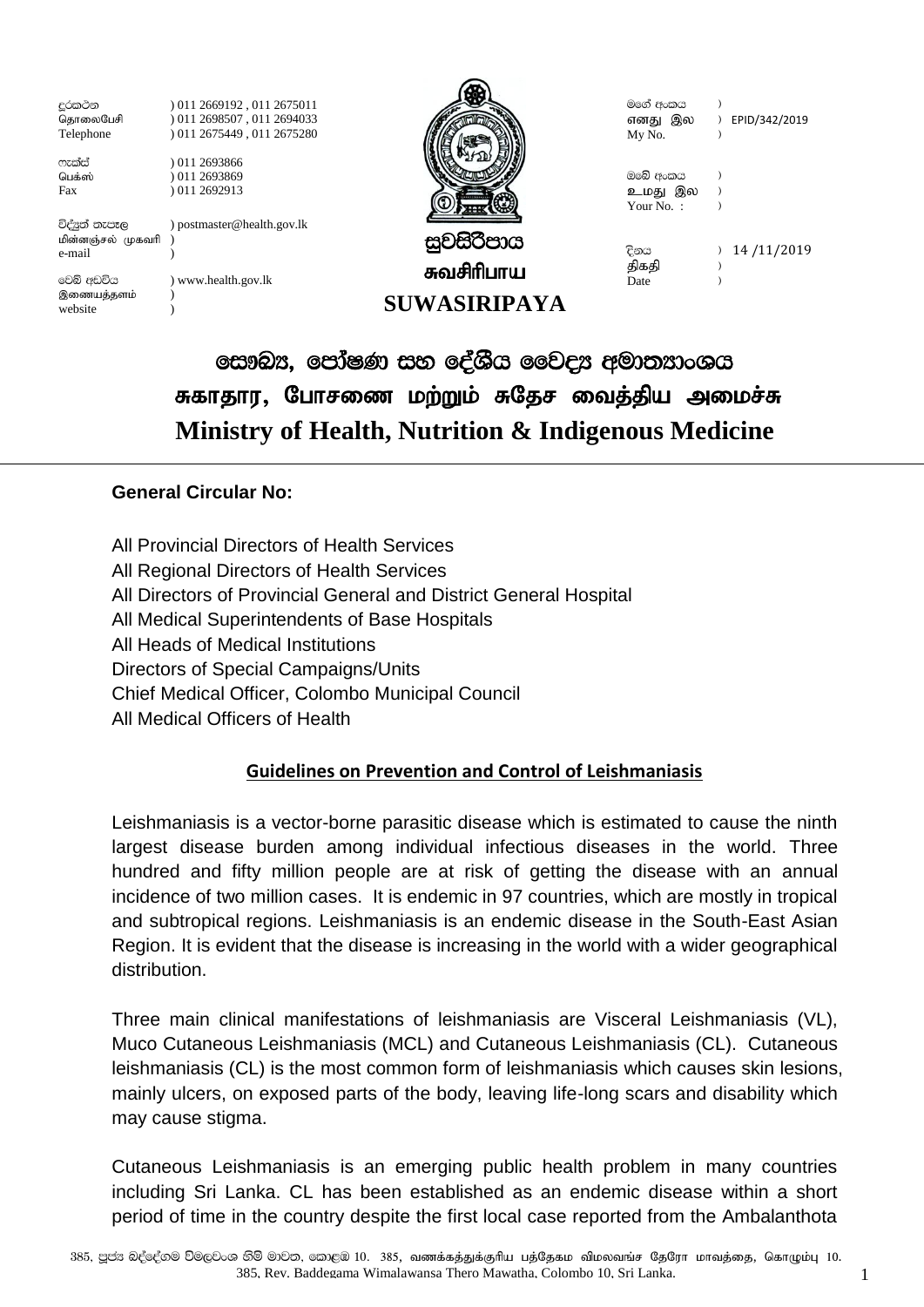MOH area in Hambantota District in 1992. Number of reported leishmaniasis cases have increased gradually after the disease became notifiable in 2008. More than three thousand cases have been reported during 2018 alone. Five districts namely, **Anuradhapura, Hambantota, Polonnaruwa, Kurunegala and Matara** are contributing to approximately 90% of the total annual caseload. Cutaneous Leishmaniasis is the predominantly reporting form of leishmaniasis in Sri Lanka though there were few sporadic cases of visceral and mucosal leishmaniasis reported in the past.

Leishmaniasis is caused by several different species of genus *Leishmania*. The causative organism of leishmaniasis prevailing in Sri Lanka was identified as *Leishmania donovani* (zymodeme MON 37). The parasite undergoes part of its developmental cycle in the body of the sand fly which is essential for transmission of disease to the humans.

Sand flies are the known vector for leishmaniasis. The disease is transmitted through a bite of an infected female sand fly of subfamily Phlebotominae. *Phlebotomus argentipes* is the most likely vector of *L.* donovani in Sri Lanka. Sand flies are widely prevalent in some parts of the country are locally known as "weli massa" or "hohaputuwa" in different parts of the country.

Sand flies are small insects with two to three millimeters in body length. Body colour varies from light brown to black with hairy appearance and having large black eyes and long, stilt-like legs. They keep their wings in a characteristic "V" shape while at rest. Sand flies are weak and silent flyers with characteristic hopping movements. They tend to remain closer to the breeding sites, moving around hundred meter radius. Most sandfly species tend to fly horizontally and close to the ground level. Sand flies are most active from dusk to dawn and less active during the warmer times of the day. Even though both female and male sand flies feed on plant juices, females take blood meal to mature the eggs. Their feeding activity is influenced by climatic factors such as temperature, humidity and flow of wind. The common resting sites of adult sand flies are cracks and holes in rocks, caves, and rodent burrows, cool, dark and humid corners of animal shelters or human dwellings in peri-domestic settings.

People may expose to sand fly bites during dusk to dawn whilest staying indoors. However, day time biting can occur in darkened rooms, among shaded vegetation specially when disturbed by human activities. Therefore, those who are working outdoors such as agricultural workers are at higher risk.

Sand flies predominantly make their habitat in warm, humid and tropical climates. They have four- stages in their life cycle (egg, larva, pupa and adult). They require microclimate with high humidity to develop their eggs and moist soil with decaying organic matter for the development of larvae. The common breeding places include bark and buttress roots in old trees, animal shelters, cracks and holes in floors and walls, household garbage dumps which are rich in moisture and humus. The exact duration of the life cycle depends mainly on environmental factors, however the approximate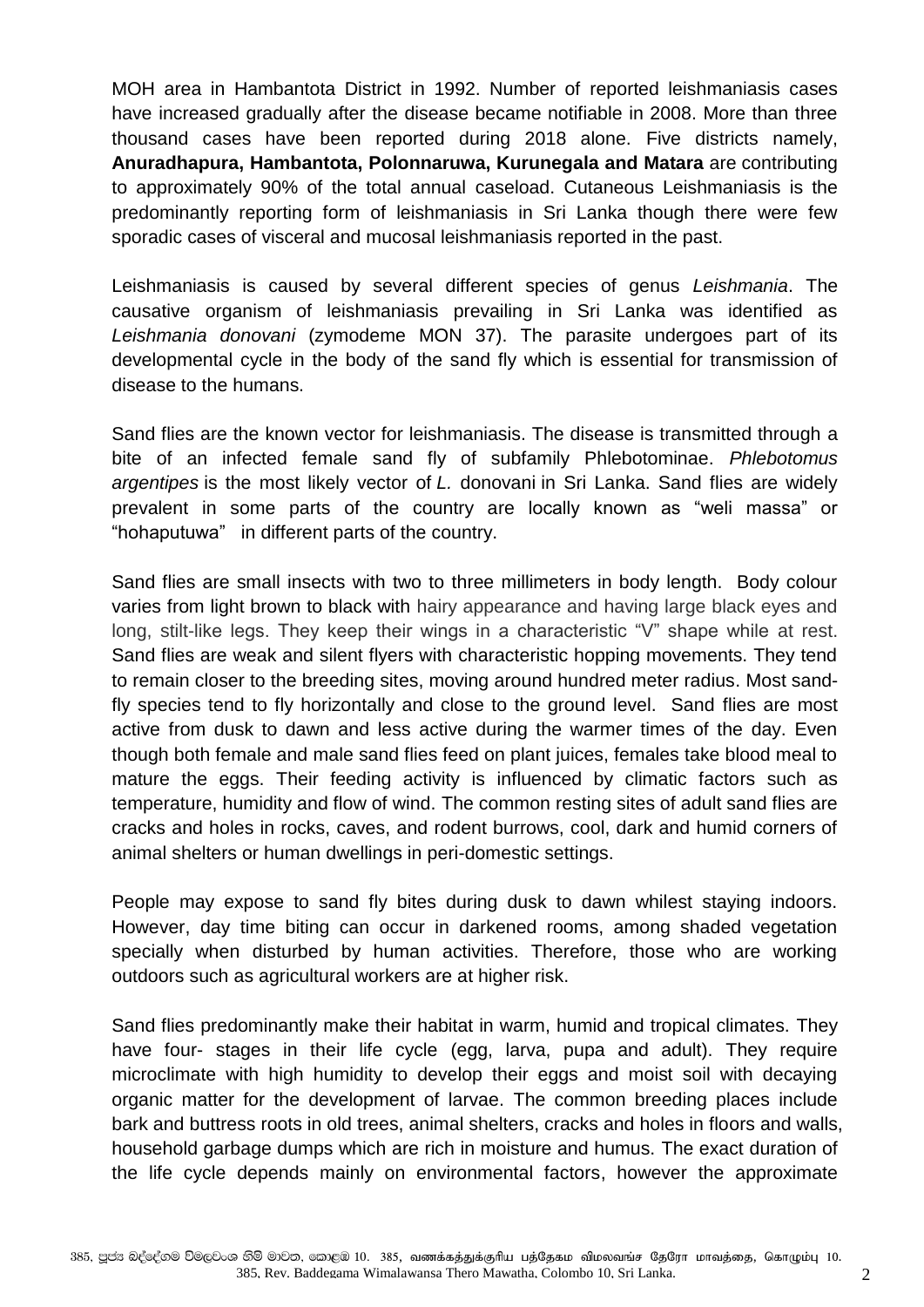duration is 20- 30 days. Adverse environmental conditions such as heat, cold, droughts may prolong the life cycle.

Reservoir host for leishmania is mammals including humans. Disease can transmit to the human either by infected human (anthroponotic transmission) or an animal (zoonotic transmission). Humans have been identified as the main reservoir for L. donavani. There is some evidence suggestive of possible reservoir status of domestic dogs in Sri Lanka.

Clinical picture varies according to the causative species and host factors.

- Cutaneous leishmaniasis (CL) This is the commonest form of leishmaniasis. Skin lesion starts with the appearance of a small papule after one to two weeks to several months of a sand fly bite. The papular lesion could developed into a nodular lesion that may enlarge and could become a chronic ulcer. These lesions usually develop in exposed areas of the body such as face, neck, arms and legs in single or multiple lesions. However it can appear in other areas of the body where bite of the sand fly has occurred. Lesions are usually painless and nonitchy and some may heal spontaneously over many months.
- Mucosal leishmaniasis (ML) This is a less common variant of the disease. Some types of the parasite might spread from the skin and cause sores in the mucous membranes of the nose, mouth or throat.
- Visceral leishmaniasis (VL) This variant of leishmaniasis is also known as Kalaazar. The illness typically develops within months following a sand fly bite. However, the incubation period can vary from months to several years. Clinical features include simple continuous fever, weight loss, fatigue, anemia, enlargement of liver and spleen and involvement of bone marrow. VL is a fatal condition if untreated.

# **Prevention and control measures**

Ministry of Health has identified the Epidemiology Unit as the national focal point for control and prevention of Leishmaniasis in Sri Lanka.

# *At health care institutional level,*

 All medical officers should be able to identify patients with suspected leishmaniasis (refer case definition below).

## Surveillance case definition of Leishmaniasis

An illness with one or more localized skin lesions (nodules, papules or ulcers) that commonly appear on the exposed areas of the body (face, neck, arms, legs) or rare involvement of viscera (liver, spleen) or the mucosal tissue in mouth /nose (*Surveillance case definitions for notifiable diseases in Sri Lanka, Second Edition,2011, Epidemiology Unit, Ministry of Health*).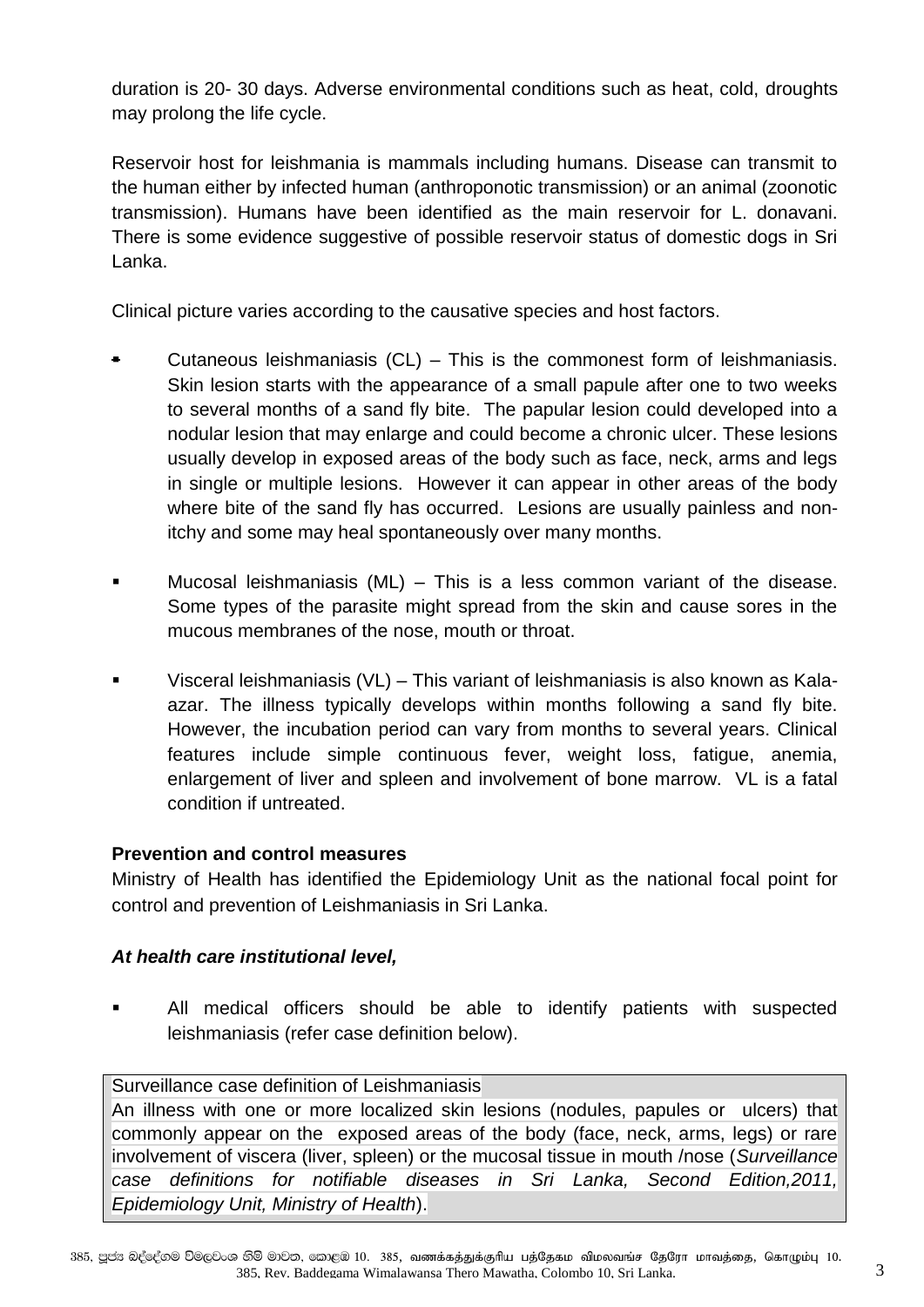- **Refer all** suspected patients of cutaneous & mucocutaneous leishmaniasis to a **Dermatologist** /dermatology clinic for early diagnosis and management.
- **Refer any suspected case of visceral leishmaniasis (although rare) to the** Physician/ Paediatrician for further investigations and management.
- All suspected / confirmed cases of leishmaniasis should be notified to the Medical Officer of Health of patient's area of residence at earliest (By filling the Notification of a Communicable Diseases form - Health 544).
- All clinically or laboratory confirmed leishmaniasis patients should be treated adequately.
- Patients should be educated on the importance of continuing treatment and they should be followed up until complete cure.
- Make aware the patient / guardian about the disease and on preventive measures for the rest of the households

## *At Medical Officer of Health (MOH) level*

 All the notified cases should be entered in the MOH Office Communicable Disease Notification Register and followed by field investigation within seven (7) days of the receipt of notification by the relevant range Public Health Inspector (PHI).

The following aspects should be looked at during the field investigation:

- Past history of similar illness
- Any history of interruption of treatment, If so reasons thereof.
- Any family member /close contact /neighbour having similar lesion.
- Occupational and travel history.
- Favourable environmental conditions for transmission of the disease, if any i.e. animal shelters, shrub areas

If the PHI has identified any favourable conditions for disease transmission during his field investigations, he should provide advice /take measures to prevent further spread of the disease in the area. (refer key health messages)

A follow up plan should be prepared for each patient by the PHI and should make sure that it is implemented.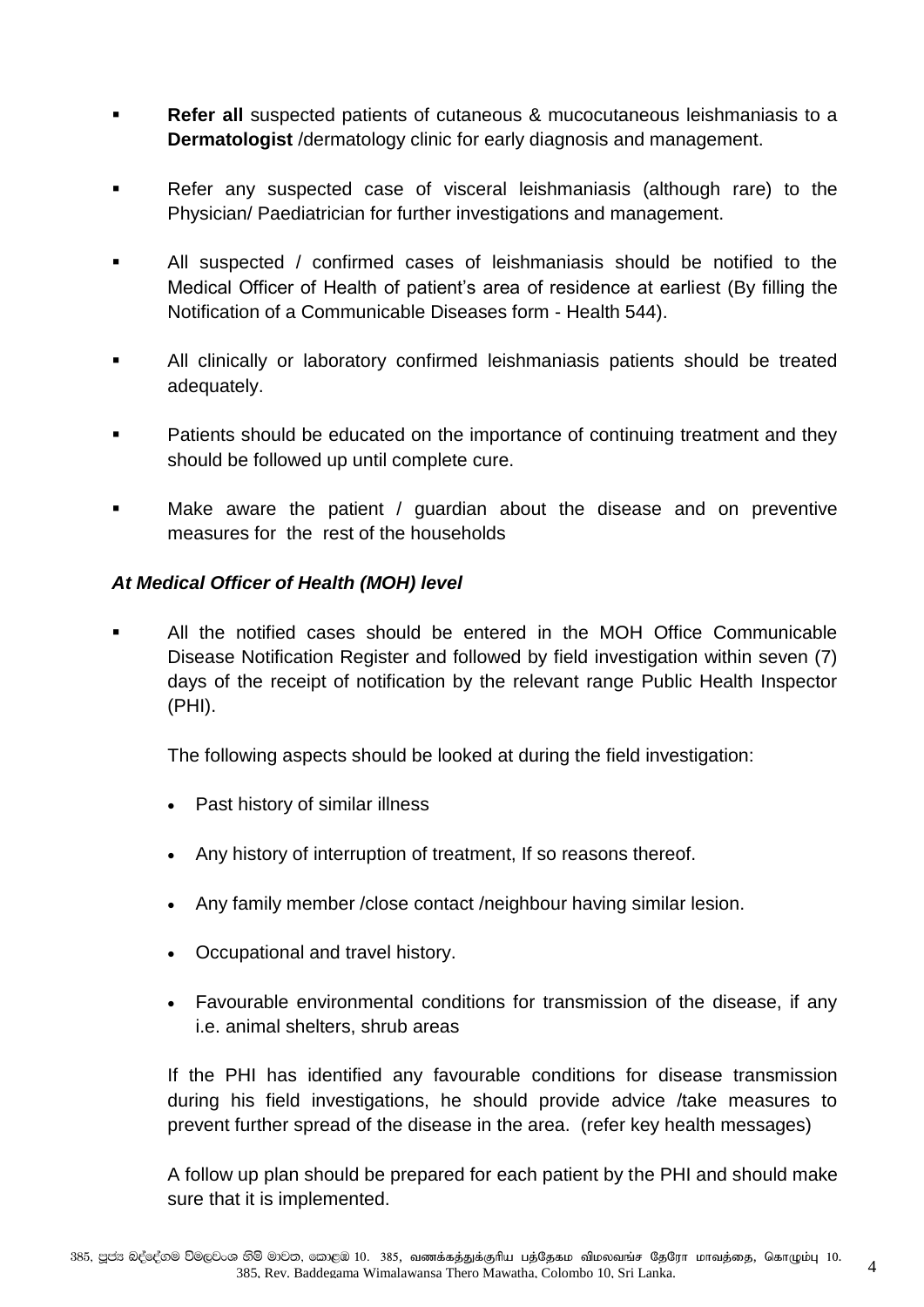- All clinically / laboratory confirmed cases should be entered into the Infectious Diseases Register (ID register, H 700) and should be sent to the Epidemiology Unit by filling Communicable Disease Part II form (H – 411a)
- A duly filled special investigation form for each confirmed case of leishmaniasis (entered in the ID register) should also be sent to the Epidemiology Unit.
- All confirmed cases should be followed up by the area PHI to ensure the continuity of treatment until complete cure.
- Outcome of the patient (complete cure / treatment default /non-response to treatment etc.) should be mentioned in the remarks column of the ID register.
- If a patient changes, his place of residence during the treatment period, patient's details should be notified to the relevant MOH for follow up.
- All household contacts of confirmed leishmaniasis patients should be screened for symptoms and signs by the area PHI. Households with suspected lesions of leishmaniasis need to be referred to the nearest dermatology clinic without delay.
- Required information on leishmaniosis surveillance should be notified weekly through "e-surveillance" (Weekly Return of Communicable Diseases - H 399) to the Epidemiology unit and to the respective Regional Epidemiologist.
- **If the area is endemic for leishmaniasis,**
	- It should be an agenda item and a discussion point in monthly MOH conference.
	- A spot map for leishmaniasis needs to be maintained at the MOH/PHI office.
- In the event of clustering of cases observed in the area,
	- MOH should organize an active surveillance in the area, with a view to identifying and early referral of suspected leishmaniasis cases.
	- Arrange entomological surveillance with the assistance of district entomological teams.
	- MOOH should carry out integrated vector control approaches and encourage personal protection methods.
	- Chemicals should be used with caution: decision on indoor residual spraying should be taken after careful evaluation of entomological findings and with the consultation with the Regional Epidemiologist and Regional Malaria Officer/ District Entomologist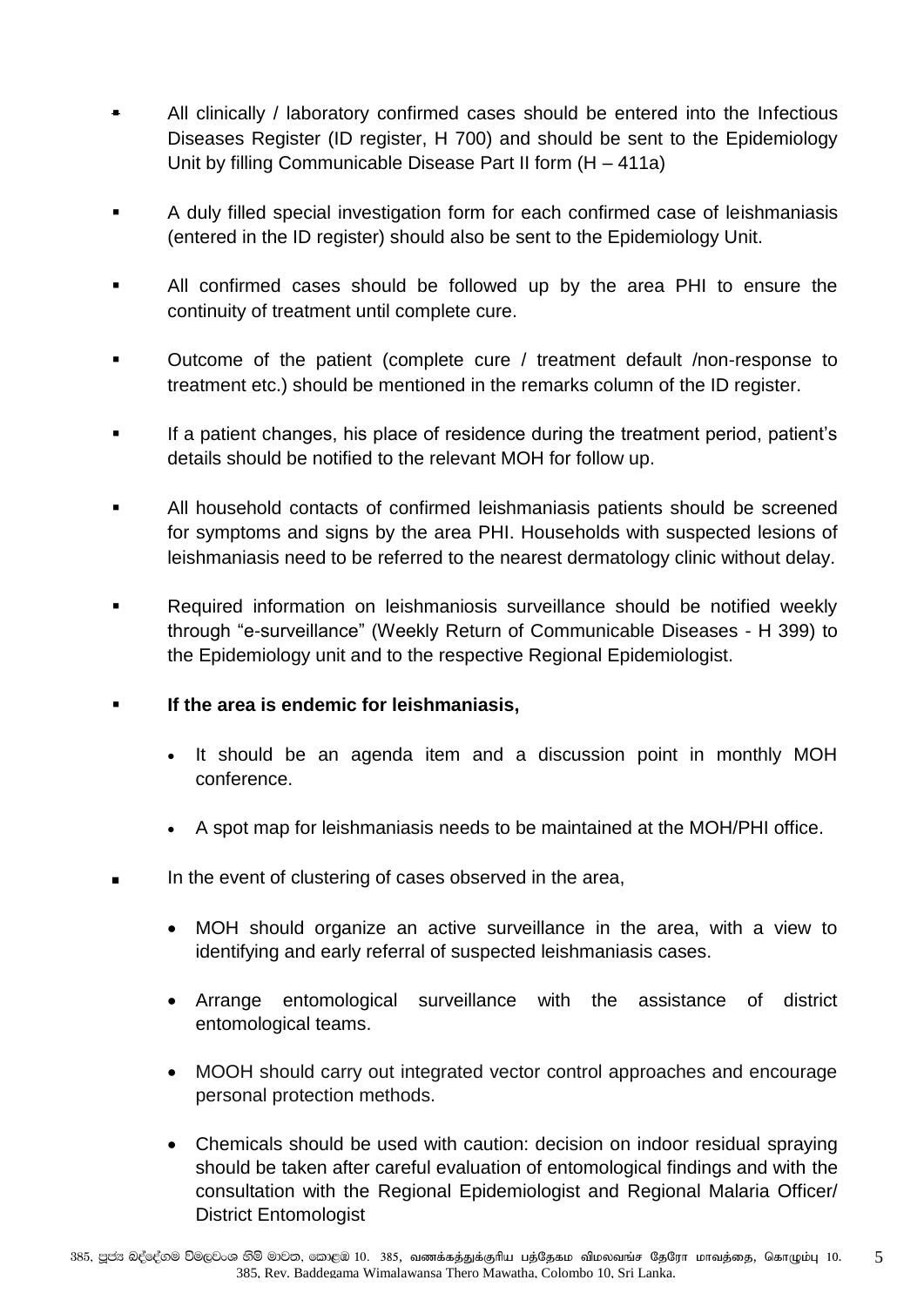- There is no proven evidence for outdoor fogging as a preventive measure for leishmaniasis.
- MOH should organize community awareness programmes

### *At District Level*

Regional Epidemiologist (RE) should ensure that

- All suspected cases of leishmaniasis are being notified to the MOH from health institutions in the area.
- All notified cases are investigated, followed up and timely informed to the Epidemiology Unit.
- Analyzed and review of all information on leishmaniasis are received by the RE from the MOOH on regular basis.
- Based on the analysis, predict and intervene early in the outbreaks
- District situation of leishmaniasis is reviewed regularly and discussed at the District MOH reviews, Institutional heads meetings and other forums.

Health Entomological Officer (HEO)

HEO should carry out entomological surveillance for leishmaniasis based on the need of the district. HEO should submit a detailed report following entomological surveillance to the respective MOOH with copy to the Regional Epidemiologist. Once the reportis received, the Regional Epidemiologist should refer the report to the District Entomologist/Regional Malaria Officer/ Regional Filaria Officer for necessary action.

Regional Malaria Officer and District Entomologist

Based on the entomological investigation findings both RMO and District Entamologist need to take appropriate vector control measures in collaboration with RE and relevant MOOH.

### **At central level**

Epidemiology Unit should ensure that,

- The timely and complete receipt of all Weekly Return of Communicable Diseases Returns (H 399) from all the MOOH areas
- Analyse all the special surveillance forms of the confirmed Leishmaniasis cases
- Predict and intervene early in the outbreaks of the disease
- Analyzed and review of all information on leishmaniasis and discuss during the quarterly REE reviews and other relevant forums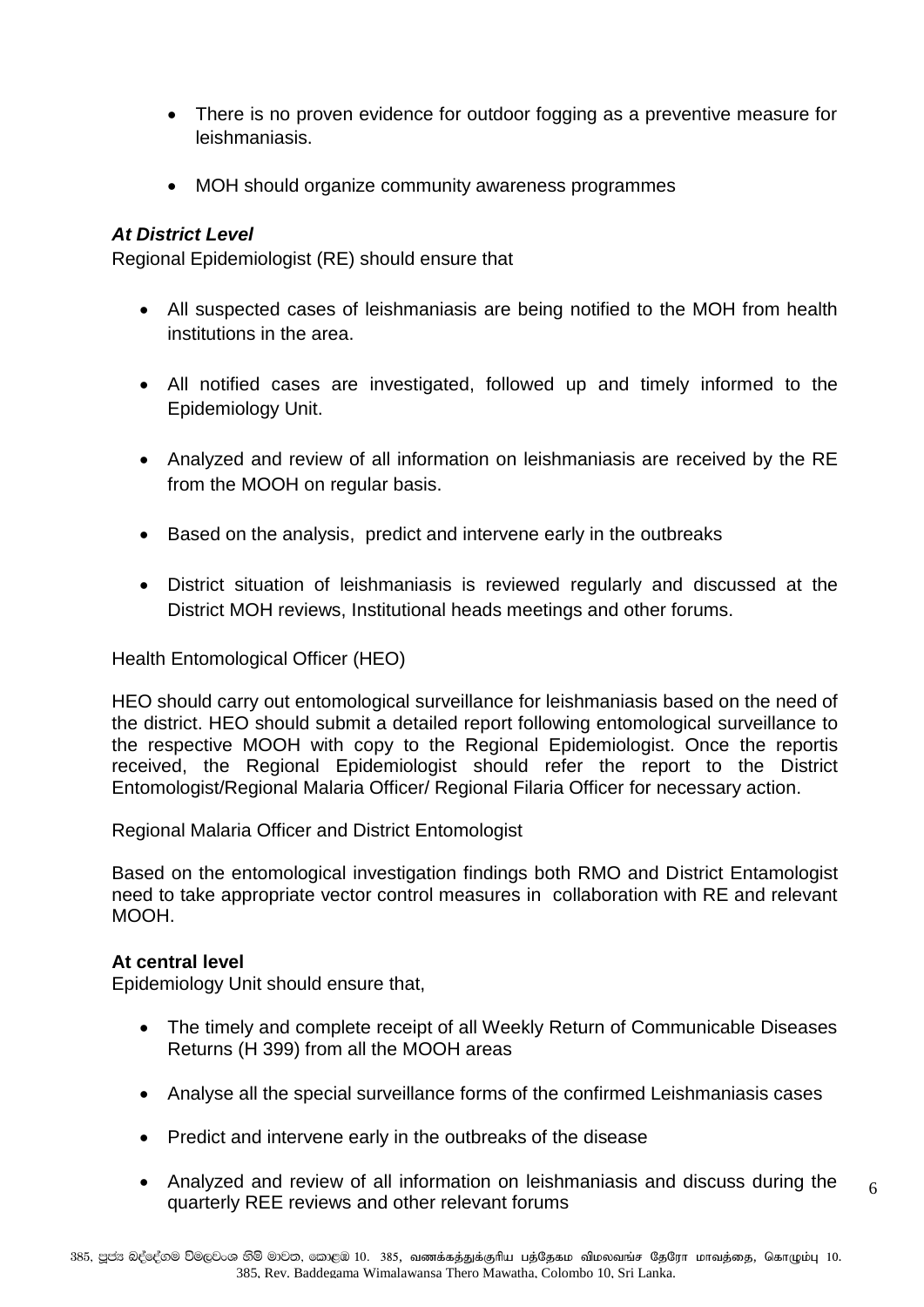## **Key Health messages to be given during field investigations/community awareness programmes**

- **EXED** Appearing a papule or nodule following a sand fly bite is an early sign of Leishmaniasis. When left untreated this skin lesion will developed into an ulcer which takes longer time to heal.
- It is important to get yourself examined by a dermatologist or a qualified medical officer to confirm the diagnosis and start early treatments. Therefore if you are having symptoms and signs suggestive of Leishmaniasis, seek medical advice from the nearest hospital.
- It is important to complete the full course of treatment to ensure complete cure.
- Leishmaniasis skin ulcer contains lot of parasites. Covering the wound with clean piece of gauze / cloth will prevent sand fly bite and further spread of the disease.
- To minimize indoor resting of sandflies, keep the houses clean regularly and allow sunlight to come in and facilitate air circulation in the premises.
- Old buildings, animal shelters and huts made with mud thatched walls with cracks and holes will provide conducive environment for breeding sites to the sand flies. Plastering the walls and floors with cracks and holes evenly with a suitable plastering material will avoid breeding sites.
- Breeding sites and outdoor resting places of the sand fly can be eliminated by keeping the outdoor environment clean. Therefore,
	- Avoid unnecessary vegetation. Allow sunlight to fall and adequate air movement by removing unnecessary items like shady tree branches, broken parts/ debris near houses.
	- Avoid garbage dumping and decaying items near houses and control rodent habitats.
	- Avoid growing shady trees, bushes closer to the animal shelters. Clean the animal shelters by removing animal waste regularly and keep shelters dry.
- Exposure to sand fly bites can be prevented by minimizing the vector/ human contact. Therefore,
	- Avoid outdoor activities as much as possible, especially from dusk to dawn and avoid outdoor sleeping.

7